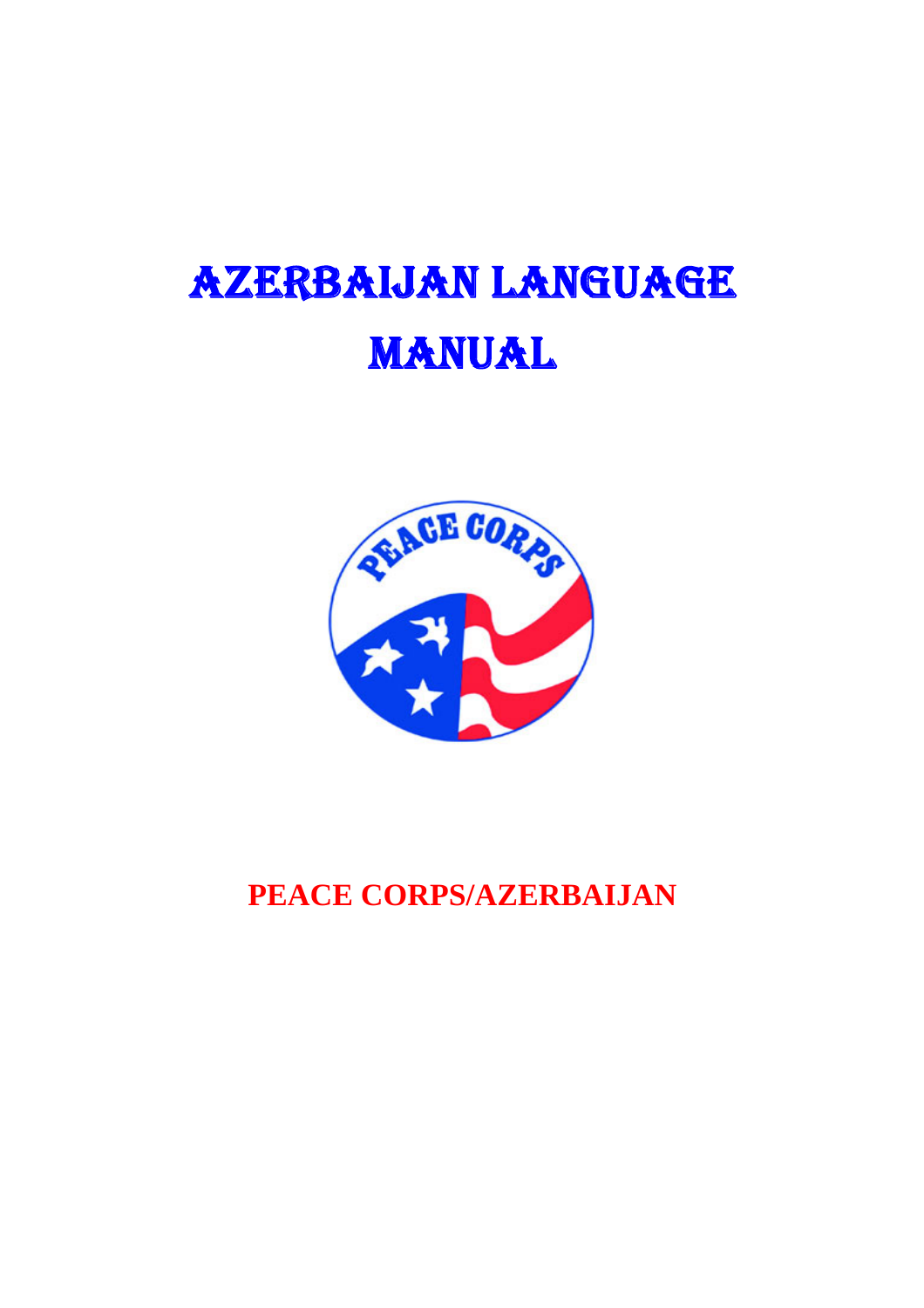The text accompanies the following twenty-three (23) audio tracks:

- 
- 
- 
- 
- 
- 
- 
- 
- 
- 
- 
- 
- 
- 
- 
- 
- 
- 
- 
- 
- 
- 
- 

• AZ\_Azerbaijani\_Lesson\_0.mp3 (Time: 2:22) (File Size: 2.16 MB) • AZ Azerbaijani Lesson 1.mp3 (Time: 4:13) (File Size: 3.86 MB) • AZ Azerbaijani Lesson 2.mp3 (Time: 4:08) (File Size: 3.78 MB) • AZ\_Azerbaijani\_Lesson\_3.mp3 (Time: 3:01) (File Size: 2.77 MB)  $(Time: 5:04)$  (File Size: 4.64 MB) • AZ\_Azerbaijani\_Lesson\_5.mp3 (Time: 0:38) (File Size: 600 KB) • AZ\_Azerbaijani\_Lesson\_6.mp3 (Time: 1:20) (File Size: 1.22 MB) • AZ\_Azerbaijani\_Lesson\_7.mp3 (Time: 4:36) (File Size: 4.21 MB) • AZ\_Azerbaijani\_Lesson\_8.mp3 (Time: 3:48) (File Size: 3.48 MB) AZ Azerbaijani Lesson 9.mp3 (Time: 2:51) (File Size: 2.61 MB) • AZ\_Azerbaijani\_Lesson\_10.mp3 (Time: 2:14) (File Size: 2.05 MB) • AZ\_Azerbaijani\_Lesson\_11.mp3 (Time: 3:12) (File Size: 2.93 MB) • AZ\_Azerbaijani\_Lesson\_12.mp3 (Time: 1:34) (File Size: 1.44 MB) • AZ\_Azerbaijani\_Lesson\_13.mp3 (Time: 4:33) (File Size: 4.17 MB) • AZ\_Azerbaijani\_Lesson\_14.mp3 (Time: 6:58) (File Size: 6.38 MB) AZ Azerbaijani Lesson 15.mp3 (Time: 1:40) (File Size: 1.52 MB) • AZ\_Azerbaijani\_Lesson\_16.mp3 (Time: 0:57) (File Size: 897 KB) AZ Azerbaijani Lesson 17.mp3 (Time: 2:05) (File Size: 1.91 MB) • AZ\_Azerbaijani\_Lesson\_18.mp3 (Time: 1:43) (File Size: 1.57 MB) AZ Azerbaijani Lesson 19.mp3 (Time: 2:20) (File Size: 2.14 MB) • AZ\_Azerbaijani\_Lesson\_20.mp3 (Time: 2:45) (File Size: 2.52 MB) • AZ\_Azerbaijani\_Lesson\_21.mp3 (Time: 5:25) (File Size: 4.97 MB) • AZ\_Azerbaijani\_Lesson\_22.mp3 (Time: 2:14) (File Size: 2.04 MB) • AZ\_Azerbaijani\_Lesson\_23.mp3 (Time: 5:13) (File Size: 4.77 MB)

#### **TABLE OF CONTENTS**

| LESSON 3 NEGATIVE AND AFFIRMATIVE FORMS OF 'TO BE' IN PRESENT7 |  |
|----------------------------------------------------------------|--|
|                                                                |  |
|                                                                |  |
|                                                                |  |
|                                                                |  |
|                                                                |  |
|                                                                |  |
|                                                                |  |
|                                                                |  |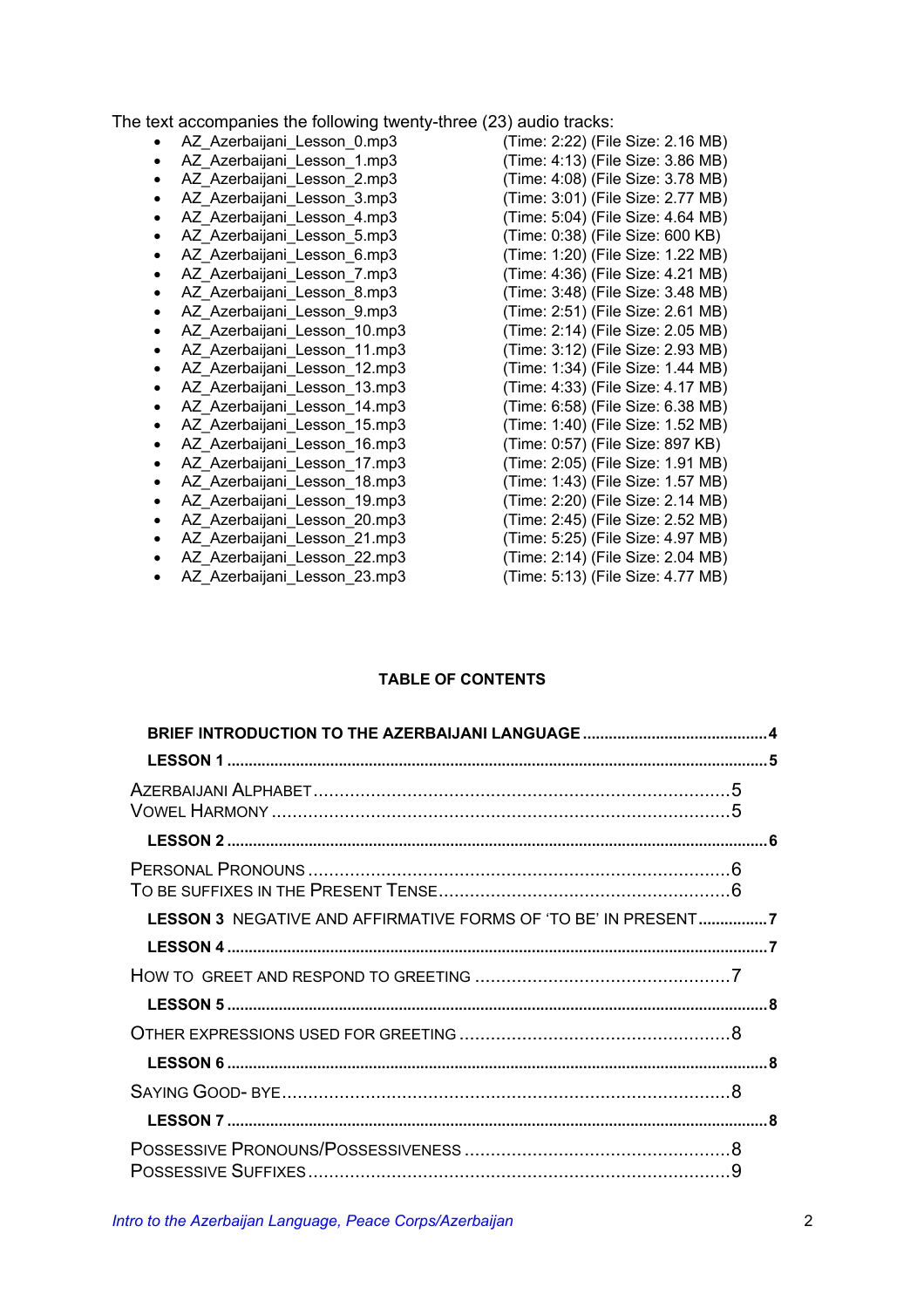| ASKING/REQUESTING FOR SOMETHING OR OFFERING ASSISTANCE15 |  |
|----------------------------------------------------------|--|
|                                                          |  |
|                                                          |  |
|                                                          |  |
|                                                          |  |
|                                                          |  |
|                                                          |  |
|                                                          |  |
|                                                          |  |
|                                                          |  |
|                                                          |  |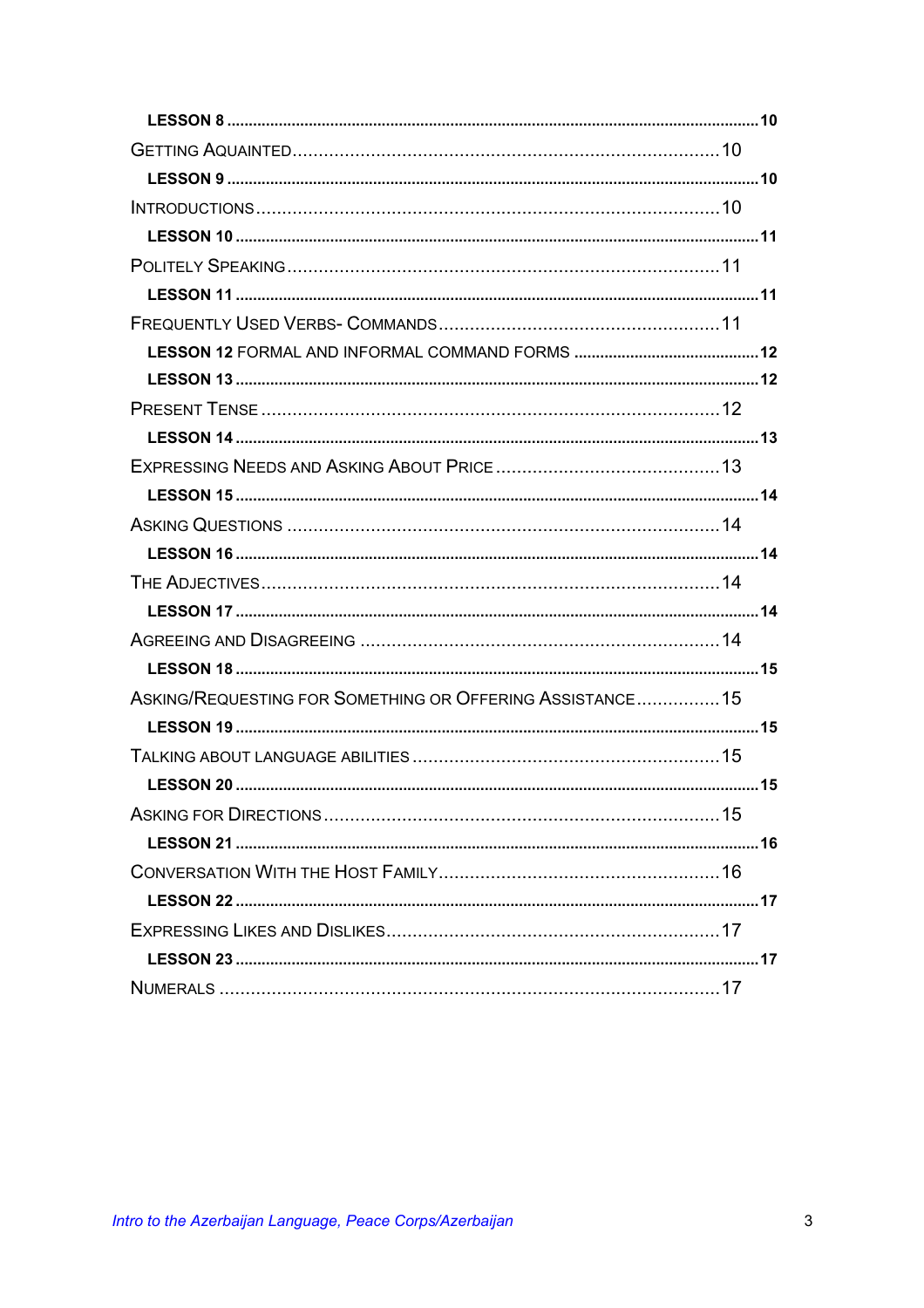### <span id="page-3-0"></span>**Brief Introduction to the Azerbaijani Language**

The Azerbaijani language is the official language of the Azerbaijan Republic. Azerbaijani is spoken by about 8 million people in Azerbaijan Republic and generally by 50 million people all over the world. Azerbaijani is a member of the Turkic branch of the Altaic language family, which includes about 20 languages. Close to 150 million people speak these languages in the area that stretches from the Adriatic Sea in the west to Mongolia, Siberia and China in the east. Specifically, Azerbaijani belongs to the Oghuz Seljuk sub-group, along with (Osmanli) Turkish. Other well-known members of the Turkic branch include: Uzbek, Kipchak, Kyrgyz, Tatar, and Kazakh. The Turkic languages closely resemble each other and form a complex of mutually intelligible dialects.

#### **Characteristic features of the Azerbaijani language are:**

- Like all of the Turkic languages, Azerbaijani is agglutinative, that is, grammatical functions are indicated by adding various suffixes to fixed stems.
- Separate suffixes on nouns indicate both gender and number, but there is no grammatical gender.
- Absence of initial and final consonant clusters (with some exceptions for the final consonant clusters)
- Absence of articles
- Instead of prepositions, it uses postpositions . For example: Anam ilə = with my mother
- Nouns are inflected for case. There are five case endings.
- It is subject-object-verb language
- It has a vowel harmony

The Azerbaijani language has 32 letters. Stress always falls on the last syllable.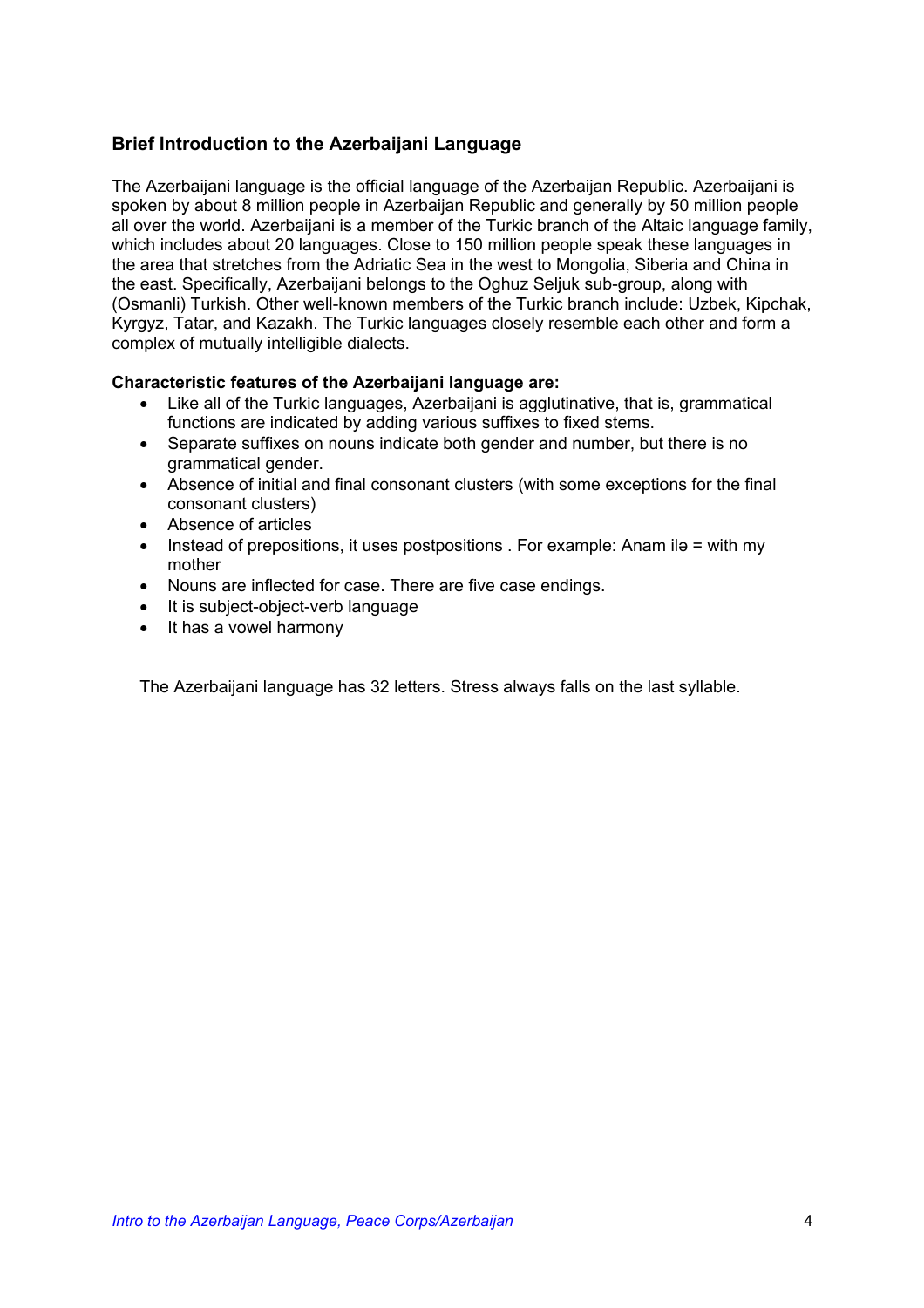#### <span id="page-4-0"></span> **Azerbaijani Alphabet**

| Hərflər               | ,,,,,,,,,,,,,,,,,,,,,,,<br>Letters | Nümunələr                                             | As in the word       |
|-----------------------|------------------------------------|-------------------------------------------------------|----------------------|
|                       |                                    | (Examples)                                            |                      |
| Aa                    | (a)                                | Ata, imla (father, dictation)                         | Father               |
| $\overline{Bb}$       | (be)                               | Böyük, məktəb (big, school)                           | <b>Big</b>           |
| $\overline{Cc}$       | (ce)                               | Cavab, ağac (answer, tree)                            | Jam                  |
| Çç                    | (çe)                               | Cay, cicek (tea, flower)                              | <b>Check</b>         |
| Dd                    | (de)                               | Dağ, qand (mountain, sugar)                           | Day                  |
| $E$ e                 | (e)                                | Elm, neft (science, oil)                              | End, elephant        |
| $\overline{\Theta}$   | (ə)                                | <b>a</b> T, dars (meat, lesson)                       | Man, bad             |
| Ff                    | (fe)                               | fəhlə, şarf                                           | Factory, scarf       |
| Gg                    | (ge)                               | gemi, gün (close to English "g" in                    |                      |
| Ğğ                    |                                    | "give, singer")<br>Oğlan, bağ (boy, garden) (close to |                      |
|                       | ( <b>ğe</b> )                      | French "r"in "pardon")                                |                      |
| Hh                    | (he)                               | hefte, hava (week, air)                               | Hand, here           |
| $\overline{X}$        | (xe)                               | xerite, yaxsı (close to Scottish                      | Hobby                |
|                       |                                    | "ch"in "loch")                                        |                      |
| II.                   | (1)                                | Bicaq, baliq (knife, fish)(close to                   |                      |
|                       |                                    | English "y"in "symbol")                               |                      |
| İi.                   | (i)                                | Indi, inak (now, cow)                                 | Beach, leave         |
| Jj                    | (ie)                               | Jurnal, qaraj (magazine, garage)                      | Garage, massage      |
| Кк                    | (ка)                               | Kartof, fizika (potato, physics)                      | Cat , class, cabbage |
| Qq                    | (qe)                               | Qapı, gaşıg (door, spoon)                             | Go, get              |
| П                     | (el)                               | Lampa, palto (lamp, coat)                             | Lamp, lemon          |
| Mm                    | (em)                               | Mavi, pambiq (blue, cotton)                           | Map, machine         |
| Nn                    | (en)                               | Ana, nahar (mother, dinner)                           | Nine, next           |
| Oo                    | (o)                                | otaq, orta (room, middle)                             | Boss, often          |
| Öö                    | (ö)                                | çörək, ördək (bread, duck)                            | Burn, earn           |
| Pp                    | (pe)                               | pancara, pendir (window, cheese)                      | Pen, pencil          |
| Rr                    | (er)                               | Radio, armud (radio, pear)                            | Red                  |
| $\overline{\text{S}}$ | (es)                               | Süd, su (milk, water)                                 | City, side           |
| Şş                    | ( <i>se</i> )                      | Sorba, sam (soup, candle)                             | Shy, shine           |
| <b>Tt</b>             | (te)                               | Tarix, matn (history, text)                           | Text, time           |
| Uu                    | (u)                                | Usaq, qum (child, sand)                               | Moon, soup           |
| Üü                    | (i)                                | Uzüm, üz (grape, face) (very close                    |                      |
|                       |                                    | to German - übung)                                    |                      |
| Vv                    | (ve)                               | Valideyn, divar (parents, wall)                       | Vital, vast          |
| Yy                    | (ye)                               | Yay, yeni (summer, new)                               | Yes, yesterday       |
| Zz                    | (ze)                               | Mağaza, zavod (shop, plant)                           | Zebra, zero          |

#### **Vowel Harmony**

In Azerbaijani there is a phenomenon called vowel harmony in which the vowels of suffixes must harmonize with the vowels of noun and verb stems, for example, if the stem has a hard vowel (a, ı, o, u), then the vowel of the suffix must be hard; if the stem has a soft vowel (e, ə, i, ö, ü), then the suffix must be soft. For example:

| kitab+ lar (lar- plural suffix) | <b>books</b> |
|---------------------------------|--------------|
| kitab+ in (Genetive case)       | book's       |
| zavod+ un (Genetive case)       | plant's      |
| gül+l <b>ər</b> (plural)        | flowers      |
| məktəb+ <b>ə</b> (dative case)  | to school    |

**Note:** Though this concept may be difficult to understand at first, Peace Corps Language trainers will work with you during Pre-Service Training to help you understand.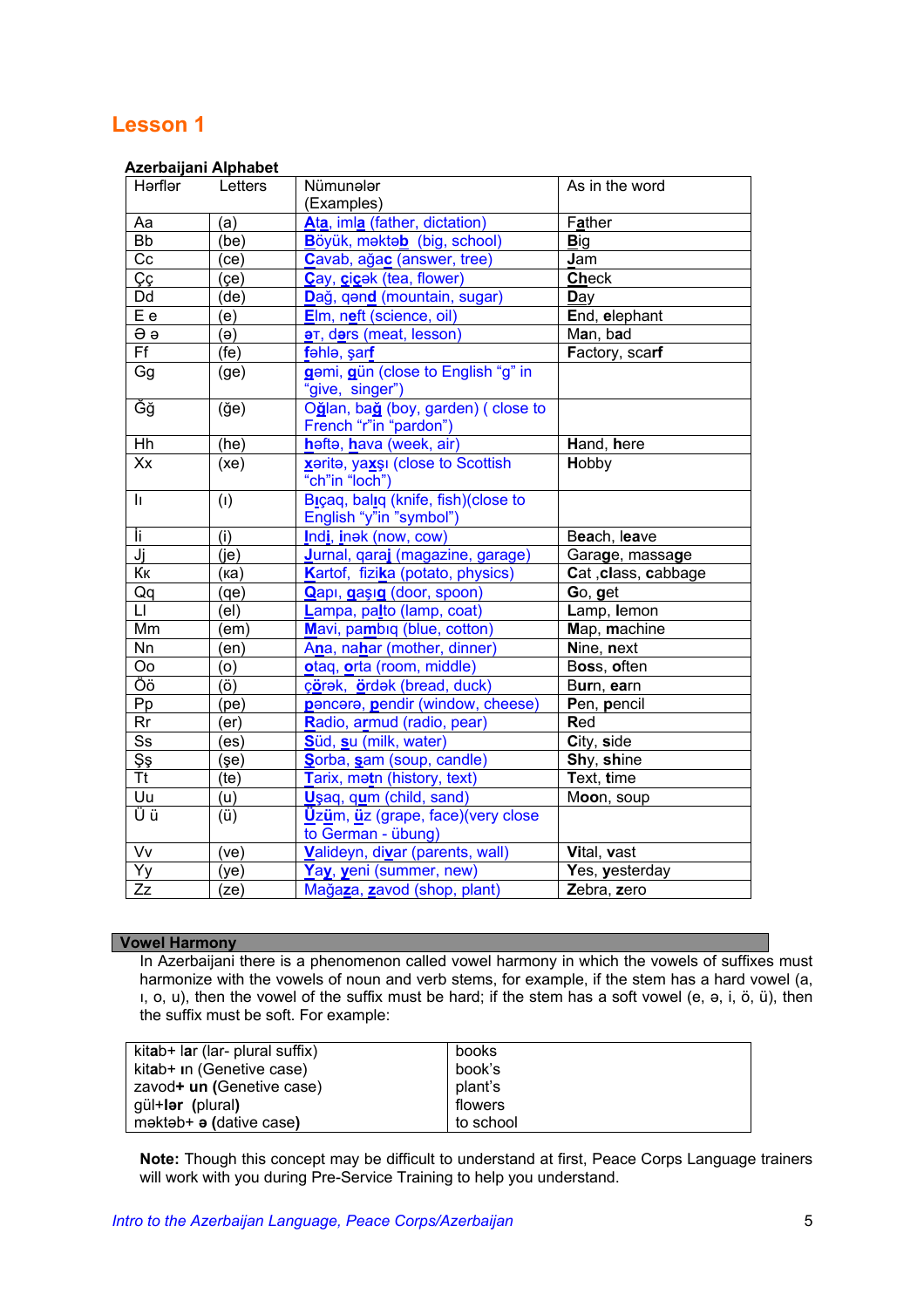#### <span id="page-5-0"></span>**Personal Pronouns**

|           | Mən        |
|-----------|------------|
| You       | San        |
| He/she/it | O          |
| We        | <b>Biz</b> |
| You       | <b>Siz</b> |
| They      | Onlar      |

#### **"To be" suffixes in the Present Tense**

To convey the same meaning of the English "to be" Azerbaijani has different words and suffixes. The most common of them are the personal suffixes that attach to nouns, adjectives, and locations and express the meaning of "to be + noun/adjective/adverb".

For example:

- Bu kitab**dır** = It **is** a book.
- O, qız qəşəng**dir =** That girl **is** beautiful.
- Kitab rəf+də+**dir** = The book is on the shelf (note that " də" here indicates location.).

Negative is formed by the word "**deyil".** 

For example:

- Bu kitab **deyil** = This is not a book.
- Kitab rəfdə **deyil** = The book is not on the shelf.
- O qız qəşəng **deyil** = That girl is not beautiful.

See below for endings used with different persons:

| <b>Personal</b>                   | Singular                       | <b>Plural</b>                                        |
|-----------------------------------|--------------------------------|------------------------------------------------------|
| <b>Pronoun</b>                    |                                |                                                      |
| $\overline{1}^{\text{st}}$ person | Mən $- (y)$ am, $- (y)$ əm     | $\overline{B}$ iz – (y)ıq, (y)ik, (y)uq, (y)ük       |
|                                   | Mən həkim+ <b>əm</b> (I am a   | Biz hakim+ ik (We are doctors)                       |
|                                   | doctor)                        | Biz ağıllı+y+ ıq (We are clever)                     |
|                                   | Mən ağıllı <b>+y+am</b> ( I am |                                                      |
|                                   | clever)                        |                                                      |
| $2^{nd}$<br>person                | San -- san, san                | Siniz <sup>4</sup> or (shorter form)- siz, siz, suz, |
|                                   | San hakim+san (You are a       | süz                                                  |
|                                   | doctor)                        |                                                      |
|                                   | San ağıllı+ san (You are       | Siz hakim+siniz(siz) (You are                        |
|                                   | clever)                        | doctors)                                             |
|                                   |                                | Siz ağıllı+sınız(sız) (You are clever)               |
| $3rd$ person                      | O – dır, dir, dur, dür         | Onlar - dır, dir, dur, dür                           |
|                                   | O həkim+ dir (He/she is a      | Onlar həkim+dir(lər). (They are                      |
|                                   | doctor)                        | doctors)                                             |
|                                   | O ağıllı+ dır (He/she is       | Onlar ağıllı+dır (lar) (They are clever)             |
|                                   | clever)                        |                                                      |

**Note** that **'y'** is a connecting consonant, which is used between two vowels. For example: Mən güclü+**y**+əm = I am strong.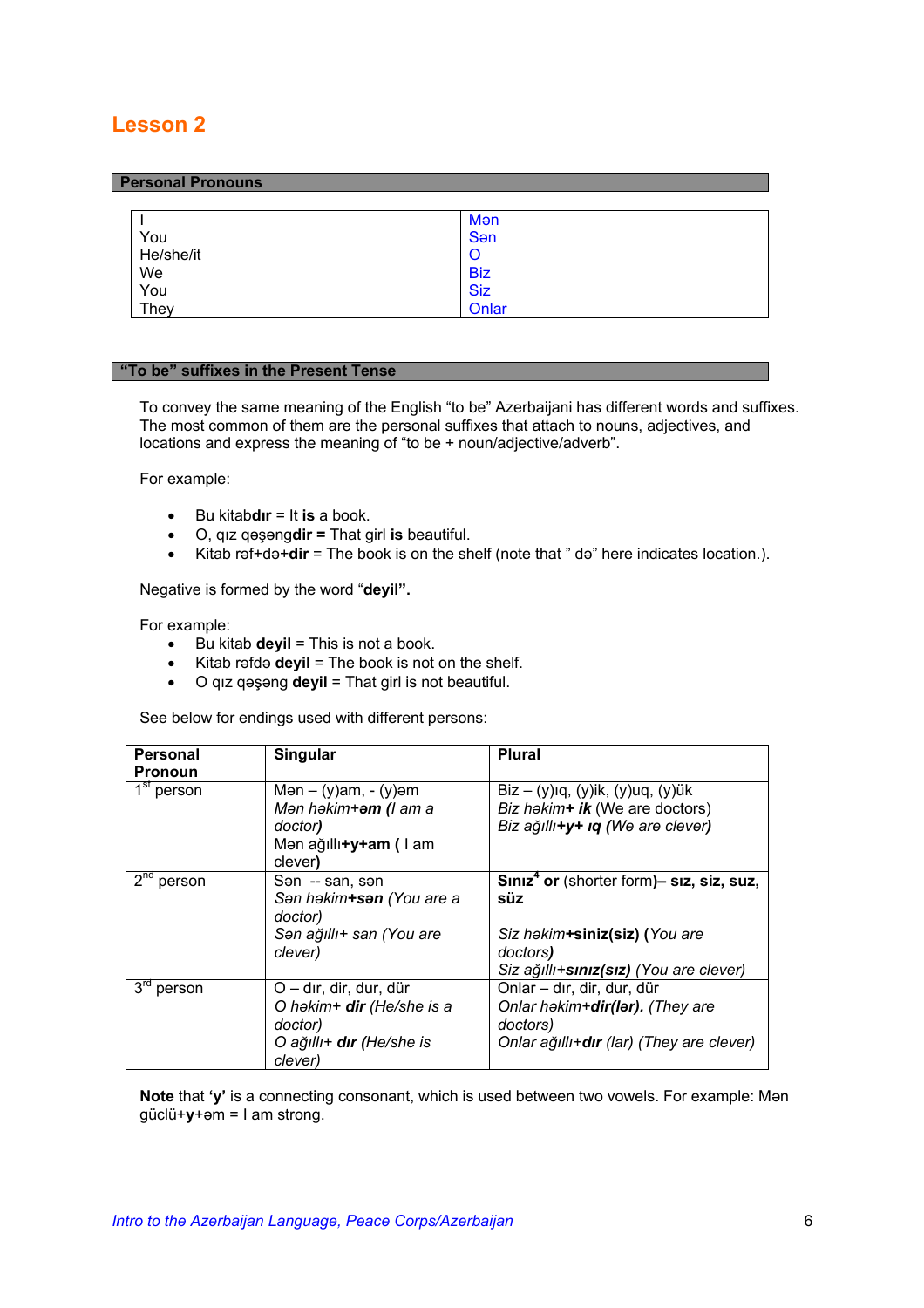### <span id="page-6-0"></span>**Negative and Affirmative Forms of 'to be' in Present**

| I am a teacher -- I am not a teacher.         | Mən müəlliməm - Mən müəllim deyil+əm.  |
|-----------------------------------------------|----------------------------------------|
|                                               | San hakimsan - San hakim deyil+san.    |
| You are a doctor - You are not a doctor.      | O sürücüdür- O sürücü deyil.           |
| He/she is a driver -- He/she is not a driver. | Biz könüllüyük - Biz könüllü deyil+ik. |
| We are Volunteers -- We are not Volunteers.   | Siz təlimçisiniz (siz) - Siz təlimçi   |
| You are Trainees - You are not Trainees.      | deyil+siniz.                           |
|                                               | Onlar fəhlədir(lər) - Onlar fəhlə      |
| They are workers -- They are not workers.     | deyil+(lər).                           |

# **Lesson 4**

### **How to greet and respond to a greeting**

| <b>English</b>                                                                                                                                                                         | Azerbaijani                                                                                                                          |
|----------------------------------------------------------------------------------------------------------------------------------------------------------------------------------------|--------------------------------------------------------------------------------------------------------------------------------------|
| Dialogue-1                                                                                                                                                                             | Dialog-1                                                                                                                             |
| A: - Hello!                                                                                                                                                                            | A: - Salam!                                                                                                                          |
| B: - Hello                                                                                                                                                                             | B: - Salam!                                                                                                                          |
| A: - How are you?                                                                                                                                                                      | A: - Necəsiniz? (formal)                                                                                                             |
| B: - I am fine, thank you very much. How are                                                                                                                                           | B: - Yaxşıyam, çox sağ olun. Siz                                                                                                     |
| you?                                                                                                                                                                                   | necasiniz?                                                                                                                           |
| A: - I am fine too. Thank you.                                                                                                                                                         | A: - Mən də yaxşıyam. Sağ olun.                                                                                                      |
| Dialogue-2                                                                                                                                                                             | Dialog-2                                                                                                                             |
| A: - Hi! How are you?                                                                                                                                                                  | A: - Salam! Necasan? (informal)                                                                                                      |
| B: - I am fine, thank you. How are you?                                                                                                                                                | B: - Yaxşıyam, sağ ol. Sən necəsən?                                                                                                  |
| A: - I am fine too. How are things?                                                                                                                                                    | A: - Mən də yaxşıyam. İşlərin necədir?                                                                                               |
| B: - Not bad. How is everything with you?                                                                                                                                              | B: - Pis deyil. Sanin işlarin necadir?                                                                                               |
| $A:$ - Fine.                                                                                                                                                                           | A: - Yaxşıdır.                                                                                                                       |
| Dialogue $-3$<br>A: - Hello! How are things?<br>B: - Hello! Everything is OK. How are things<br>in your life?<br>A: - Thanks God, everything is fine. (lit. all<br>are in good health) | Dialog $-3$<br>A: - Salam! Nə var, nə yox?<br>B: - Hər şey yaxşıdır. Sizdə nə var, nə<br>yox?<br>A: - Şükür ALLAHA, salamatçılıqdır. |
| Dialogue $-4$                                                                                                                                                                          | Dialog $-4$                                                                                                                          |
| A: - Hello! Are you OK?                                                                                                                                                                | A: - Salam! Yaxşısanmı?                                                                                                              |
| B: - Yes, I am fine. And you?                                                                                                                                                          | B: - Hə, yaxşıyam. Bəs sən?                                                                                                          |
| A: - I am fine too.                                                                                                                                                                    | A: - Man da yaxşıyam.                                                                                                                |
| Dialogue $-5$                                                                                                                                                                          | Dialog $-5$                                                                                                                          |
| A: - Hello, how are you?                                                                                                                                                               | A: - Salam, necasan?                                                                                                                 |
| B: - Hi, very bad.                                                                                                                                                                     | B: - Salam, çox pis.                                                                                                                 |
| A: - Why, what happened?                                                                                                                                                               | A: - Niya, na olub?                                                                                                                  |
| B: - It is very hot.                                                                                                                                                                   | B: - Çox istidir.                                                                                                                    |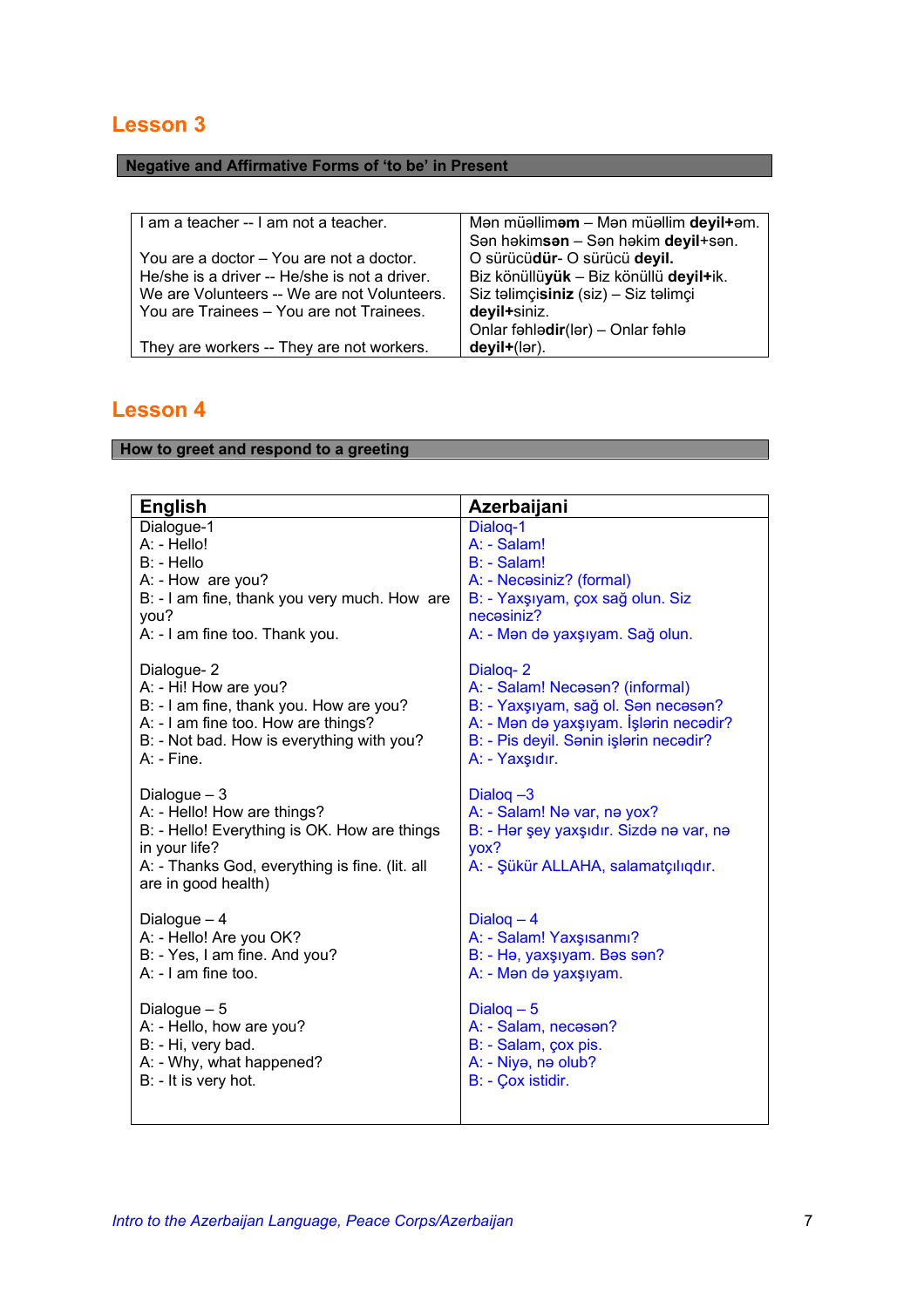#### <span id="page-7-0"></span>**Other expressions used for greeting**

| Good morning | Sabahınız xeyir. |
|--------------|------------------|
| Good day     | Gün aydın.       |
| Good evening | Axşamınız xeyir. |
| Hello        | Salaməleyküm.    |
| Welcome      | Xoş gəlmisiniz.  |

Saying "salam" when you meet people is very important for Azerbaijanis. When someone doesn't say "salam," people say: "Where is your salam? You don't even say God's salam." "Necəsən?" (informal) or "Necəsiz?" (formal) is used when people know each other. Note that "son<sup>2</sup>" is used for informal; "siz<sup>4</sup> or siniz" is used for formal address for the second person singular. For example: yaxşısan? (informal), yazşısınız? (formal).

### **Lesson 6**

#### **Saying Good- bye**

| $\mathbf 1$                   | 1.                         |
|-------------------------------|----------------------------|
| A: Good-bye                   | A: Sağ olun.               |
| B: Good-bye, you are welcome. | B: Sağ olun. Xoş gəldiniz. |
| 2.                            | 2.                         |
| $A: Good - byte$              | A: Salamat galin.          |
| B: Good luck.                 | B: Yaxşı yol.              |
| 3.                            | 3.                         |
| A: Good- bye. So long.        | A: Sağ olun. Hələlik.      |
| B: So long. Good -bye.        | B: Hələlik. Sağ olun.      |
| 4.                            | 4.                         |
| A: Good night.                | A: Gecəniz xeyrə qalsın.   |
| B: Good night.                | B: Xeyrə qarşı.            |
| 5.                            | 5.                         |
| A: Good – bye. See you later. | A: Sağ olun, görüşərik.    |
| B: See you later.             | B: Görüşərik.              |

| <b>Possessive Pronouns/Possessive</b> |               |  |
|---------------------------------------|---------------|--|
|                                       |               |  |
| My                                    | Mənim         |  |
| Your                                  | <b>S</b> enin |  |
| His/her                               | Onun          |  |
| Our                                   | <b>Bizim</b>  |  |
| Your                                  | <b>Sizin</b>  |  |
| Their                                 | Onların       |  |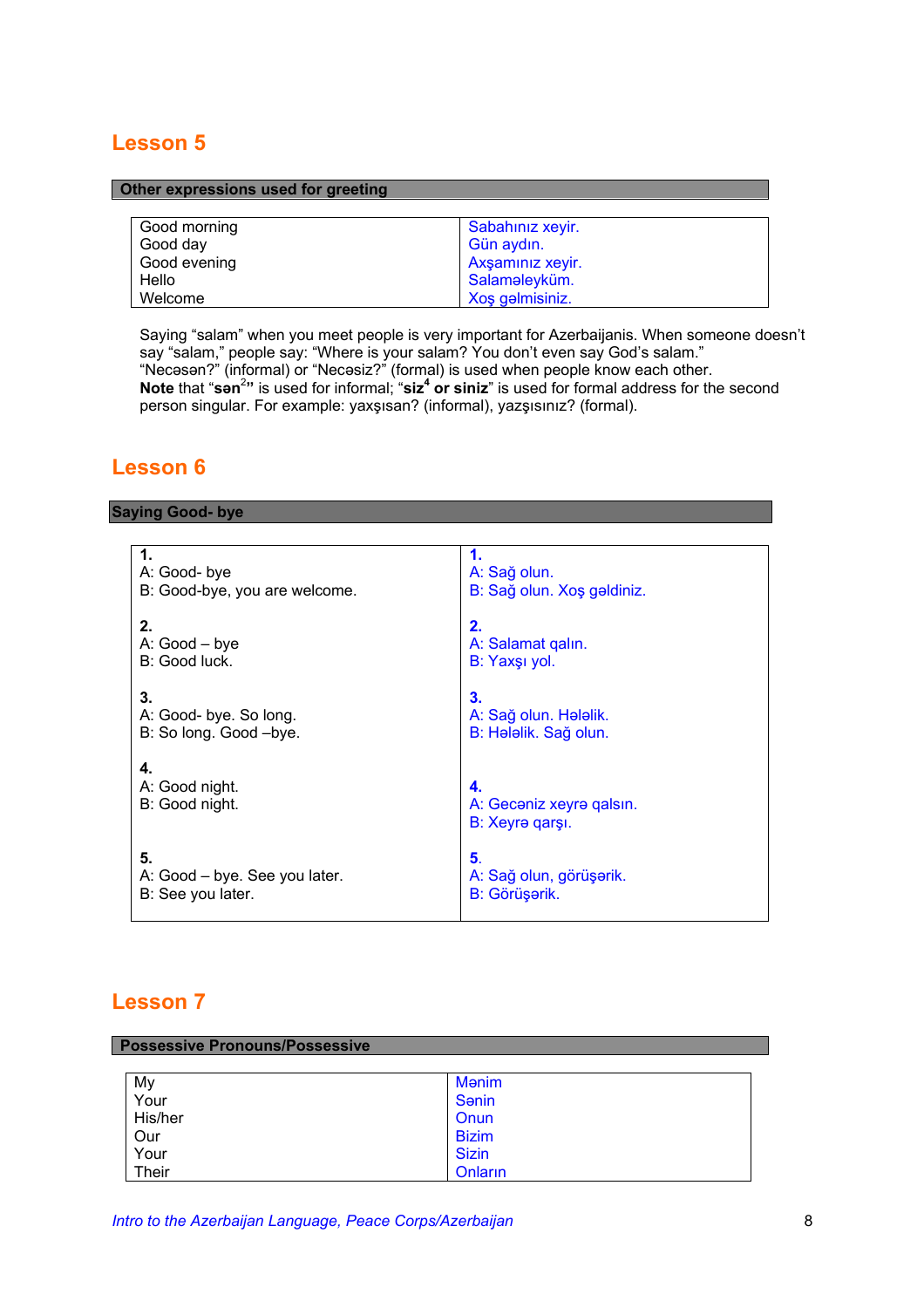<span id="page-8-0"></span>In Azerbaijani, Possession contains two parts: possessor and possessed. The possessor is a noun or a pronoun in genitive case: mənim (my), sənin (your), bacımın (my sister's) etc. and possessed is a noun that has possessive suffixes: ana**m** (my mother), qardaş**ın**(your brother), ata**sı** (his/her father).

For example: Mənim bac**ım (**My sister). Sənin bac**ın (**Your sister). Onun bacı**sı (**His/her sister**)**. Bizim bacı**mız (**Our sister). Sizin bacı**nız** (Your sister). Onların bacı**sı (**Their sister**).**

| Persons | <b>Suffixes</b>                                                                                                                                                                                                                                       |              |                                                                                                                                                                                                                                                                                                                                                                                                |
|---------|-------------------------------------------------------------------------------------------------------------------------------------------------------------------------------------------------------------------------------------------------------|--------------|------------------------------------------------------------------------------------------------------------------------------------------------------------------------------------------------------------------------------------------------------------------------------------------------------------------------------------------------------------------------------------------------|
| Mənim   | (1)m, - (1)m, - (u)m, - (ü)m<br>kitab+im (my book)<br>dəftər+im (my notebook)<br>yazı+m (my writing)<br>üz+üm (my face)                                                                                                                               | <b>Bizim</b> | (I)miz, - (I)miz, -<br>(u)muz, (ü)müz<br>kitab+ımız (our book)<br>dəftər+imiz (our<br>notebook)<br>yazı+mız (our writing)<br>üz+ümüz (our face)                                                                                                                                                                                                                                                |
| Sənin   | (ı)n, - (i)n, -(u)n, -<br>(ü)n<br>kitab+in (your book)<br>dəftər+in (your notebook)<br>yazı+n (your writing)<br>üz+ün (your face)                                                                                                                     | Sizin        | (i)niz, - (i)niz, -<br>(u)nuz,- (ü)nüz<br>kitab+ınız (your book)<br>dəftər+iniz (your<br>notebook)<br>yazı+nız (your writing)<br>üz+ünüz (your face)                                                                                                                                                                                                                                           |
| Onun    | (s)ı,- (s)i,- (s)u,- (s)ü<br>(note that "s" is a connecting<br>consonant and is added when<br>the word ends in a vowel -<br>$ata+5+1$<br>kitab+i (his/her book)<br>dəftər+i (his/her<br>notebook)<br>yazı+sı (his/her writing)<br>üz+ü (his/her face) | Onların      | (s)ı,- (s)i,- (s)u,-<br>(s)ü<br>ları, - ləri<br>kitab+ı or kitab+ları<br>(their books)<br>dəftər+i/dəftərləri (their<br>notebooks)<br>yazı+sı/yazıları (their<br>writings)<br>üz+ü/üzləri (their faces)<br>Note that -lar, -lar are<br>plural suffixes. In<br>Azerbaijani they are<br>used if the possessed is<br>plural. If the possessed<br>is singular the plural<br>suffixes are not used. |

#### **Possessive Suffixes**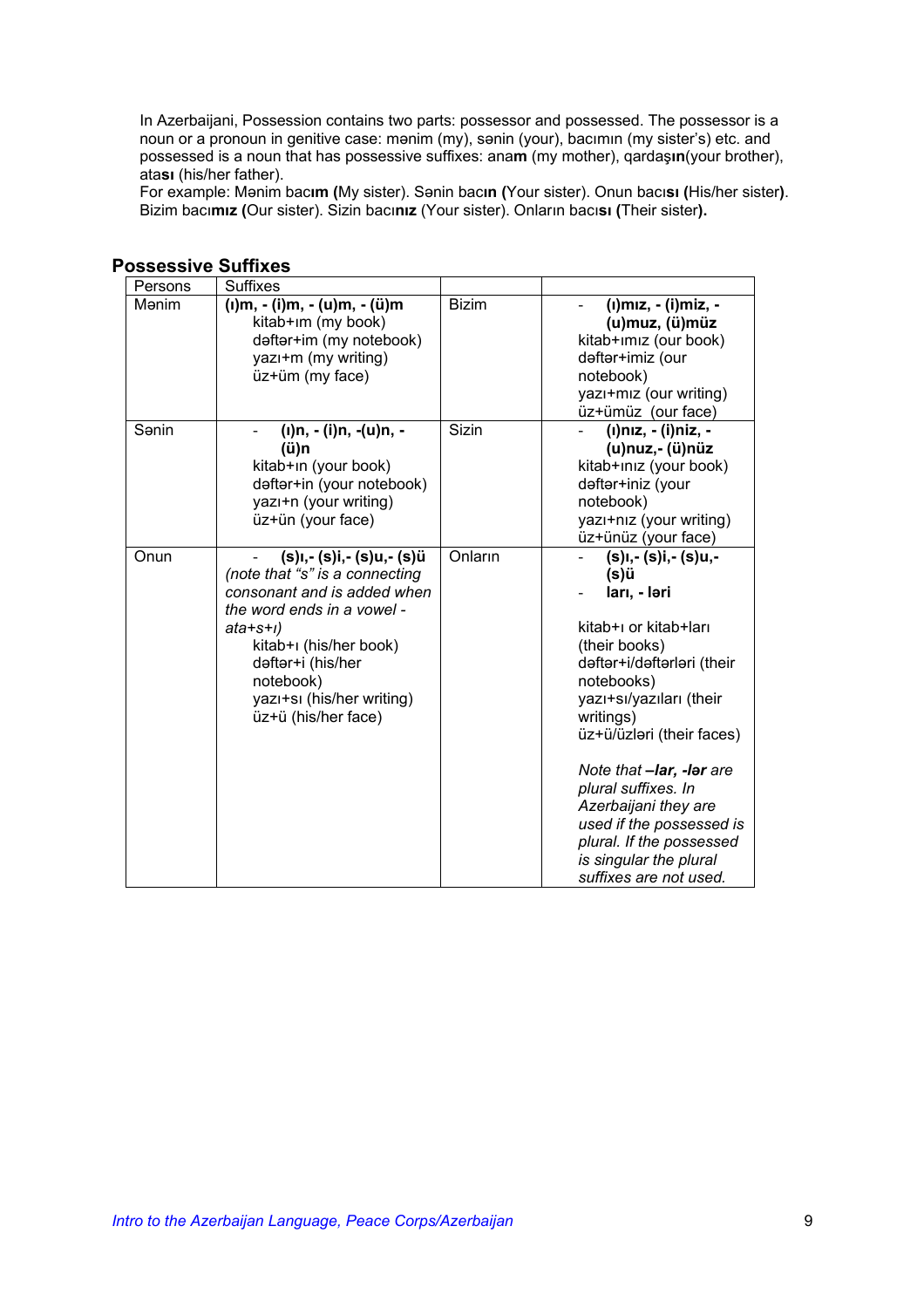### <span id="page-9-0"></span>**Getting Aquainted**

| 1.<br>A: Hello, my name is Ryan. I am an American.<br>B: Hello, my name is Aysel. I am an<br>Azerbaijani. | 1.<br>A: Salam, mənim adım Rayndır. Mən<br>Amerikalıyam.<br>B: Salam, mənim adım Ayseldir. Mən<br>Azərbaycanlıyam. |
|-----------------------------------------------------------------------------------------------------------|--------------------------------------------------------------------------------------------------------------------|
| 2.                                                                                                        | 2.                                                                                                                 |
| What is your name?                                                                                        | Sanin adın nadir? (informal)                                                                                       |
| What is your name?                                                                                        | Sizin adınız nədir? (formal)                                                                                       |
| Where are you from?                                                                                       | San haralisan? (informal)                                                                                          |
| Where are you from?                                                                                       | Siz haralısınız? (formal)                                                                                          |
| What are you? (Profession)                                                                                | San naçisan? (informal)                                                                                            |
| What are you? (Profession)                                                                                | Siz naçisiniz? (formal)                                                                                            |
| 3.                                                                                                        | 3.                                                                                                                 |
| A: Hello, what is your name?                                                                              | A: Salam, sonin adın nədir?                                                                                        |
| B: Hello, my name is Paul.                                                                                | B: Salam, mənim adım Poldur.                                                                                       |
| A: How old are you?                                                                                       | A: Sanin neça yaşın var?                                                                                           |
| B: I am 22.                                                                                               | B: Mənim iyirmi iki (22) yaşım var.                                                                                |
| A: Where are you from?                                                                                    | A: San haradansan?                                                                                                 |
| B: I am from America. I am an American.                                                                   | B: Man Amerikadanam. Man Amerikalıyam.                                                                             |
| A: What are you?                                                                                          | A: San naçisan?                                                                                                    |
| B: I am a Peace Corps Volunteer.                                                                          | B: Man Sülh Korpusu Könüllüsüyam.                                                                                  |
| A: What are you doing?                                                                                    | A: San na edirsan?                                                                                                 |
| B: I am teaching English.                                                                                 | B: Man ingilis dili öyradiram.                                                                                     |
| 4.                                                                                                        | 4.                                                                                                                 |
| A: Hello, my name is Sandy.                                                                               | A: Salam, manim adım Sandidir.                                                                                     |
| B: Hi, my name is Rauf.                                                                                   | B: Salam, mənim adım Raufdur.                                                                                      |
| A: Nice to meet you.                                                                                      | A: Çox şadam.                                                                                                      |
| B: Nice to meet you too.                                                                                  | B: Man da çox şadam.                                                                                               |

# **Lesson 9**

### **Introductions**

| This is Eric. He is my friend.                  | Bu Erikdir. O manim dostumdur.                 |
|-------------------------------------------------|------------------------------------------------|
| This is my father. His name is Fuad.            | Bu manim atamdır. Onun adı Fuaddır.            |
| This is my mother. Her name is Nargiz.          | Bu manim anamdır. Onun adı Nargizdir.          |
| This is my sister. Her name is Fidan.           | Bu manim bacımdır. Onun adı Fidandır.          |
| This is my brother. His name is Samir.          | Bu mənim qardaşımdır. Onun adı Samirdir.       |
| This is my director. His name is Vahid.         | Bu manin direktorumdur. Onun adı Vahiddir.     |
| Or Vahid muallim (teacher) is my director.      | Or Vahid müəllim mənim direktorumdur.          |
|                                                 |                                                |
| 2.                                              | 2.                                             |
| A: Please get acquainted, this is Vahid muallim | A: Tanış olun, Vahid müəllim. O bizim məktəbin |
| (teacher). He is the director of our school.    | direktorudur.                                  |
| B: Hello, Vahid muallim. You are welcome.       | B: Salam, Vahid müəllim, xoş gəlmisiniz.       |
| V: Thank you so much.                           | V: Çox sağ olun.                               |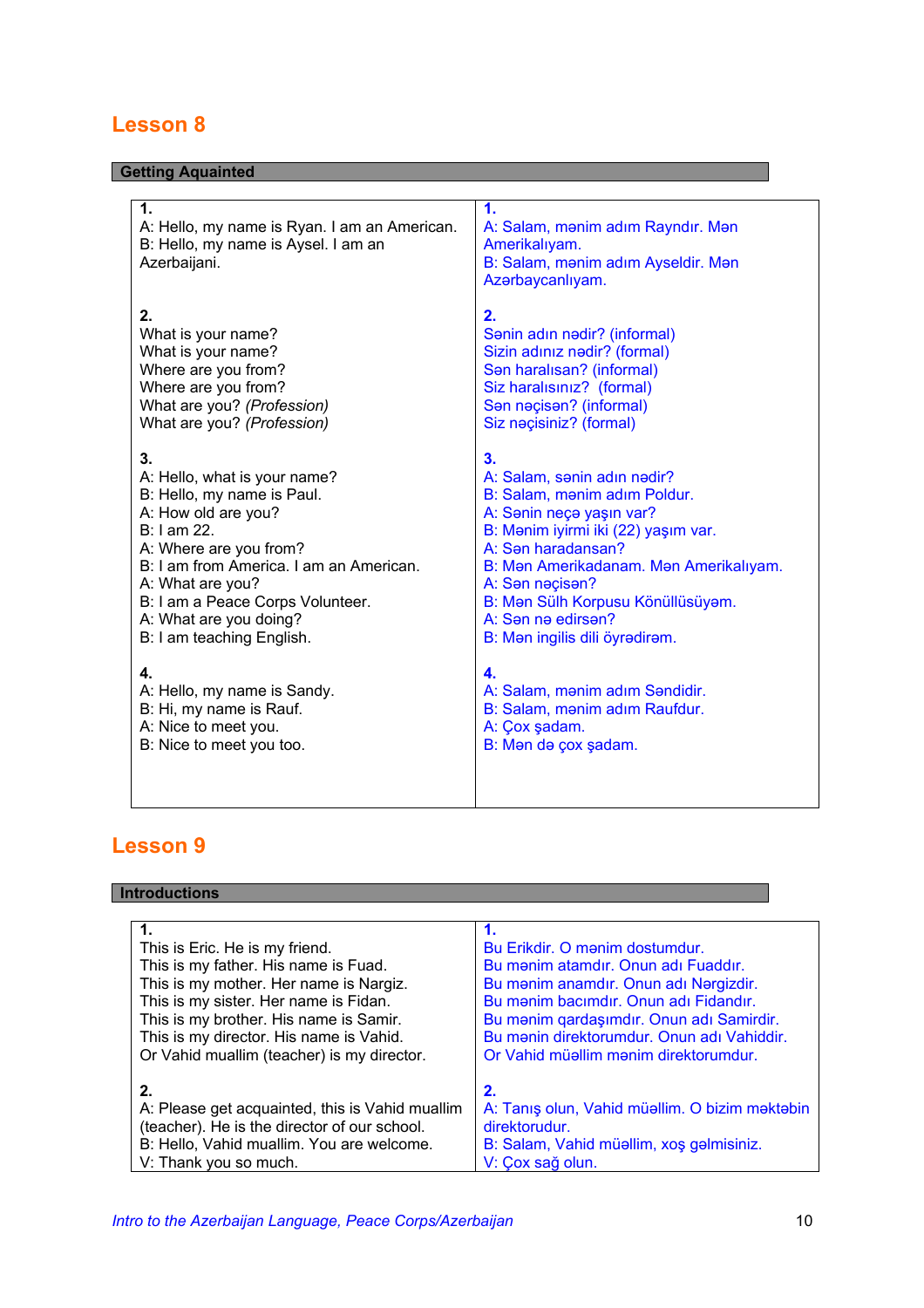<span id="page-10-0"></span>Azerbaijanis typically use first names followed by a title. For women, the title Xanım (KHAH-nim) is used. It means "woman or lady" and does not indicate if the woman is married or single, much like the Western term, "Ms." Example: Nargiz xanım, Fidan xanım.

The most frequently used titles for men are **müəllim** (teacher) (moh-al-LIM) for a person related to academics or intellectual life or **cənab (Jənab)**(sir) for officials or **bəy mostly** used by opposition parties. Locals use "xanım" or "cənab" too when they address the high rank foreign officials.

### **Lesson 10**

#### **Politely Speaking**

| 1.                                                                                                                                  | 1.                                                                                                  |
|-------------------------------------------------------------------------------------------------------------------------------------|-----------------------------------------------------------------------------------------------------|
| Thank you very much.                                                                                                                | Çox sağ olun.                                                                                       |
| Here you go.                                                                                                                        | Buyurun.                                                                                            |
| Please                                                                                                                              | Zahmat olmasa.                                                                                      |
| Sorry or Excuse me.                                                                                                                 | Bağışlayın.                                                                                         |
| Excuse me.                                                                                                                          | Üzr istayiram                                                                                       |
| 2.                                                                                                                                  | 2.                                                                                                  |
| A: Please give me water.                                                                                                            | A: Zahmat olmasa, mana su verin.                                                                    |
| B: Here you go.                                                                                                                     | B: Buyurun.                                                                                         |
| A: Thank you so much.                                                                                                               | A: Çox sağ olun.                                                                                    |
| 3.                                                                                                                                  | 3.                                                                                                  |
| Please shut the door.                                                                                                               | Zəhmət olmasa, qapını ört.                                                                          |
| Please turn off the light.                                                                                                          | Zəhmət olmasa, işığı söndür.                                                                        |
| 4.                                                                                                                                  | 4.                                                                                                  |
| A: Excuse me, where is the bathroom?                                                                                                | A: Bağışlayın, tualet haradadır?                                                                    |
| B: Over there                                                                                                                       | B: Orada.                                                                                           |
| A: Thank you very much.                                                                                                             | A: Çox sağ olun.                                                                                    |
| 5.<br>A: Sorry or Excuse me, how can I go to the post<br>office?<br>B: Go straight.<br>A: Thank you so much.<br>B: You are welcome. | 5.<br>A: Üzr istəyirəm, poçta necə getmək olar?<br>B: Düz gedin.<br>A: Çox sağ olun.<br>B: Buyurun. |

### **Lesson 11**

| <b>Frequently Used Verbs- Commands</b> |                       |  |
|----------------------------------------|-----------------------|--|
|                                        |                       |  |
|                                        | Infinitive -- command |  |
| to come – come                         | gəlmək -- gəl         |  |
| to $go - go$                           | getmək -- get         |  |
| to $s$ it – sit                        | oturmaq -- otur       |  |
| to eat $-$ eat                         | yemak -- ye           |  |
| to drink – drink                       | içmək -- iç           |  |
| to $stop - stop$                       | dayanmaq -- dayan     |  |
| to speak - speak                       | danışmaq -- danış     |  |
| to take $-$ take                       | götürmək -- götür     |  |

*Intro to the Azerbaijan Language, Peace Corps/Azerbaijan* 11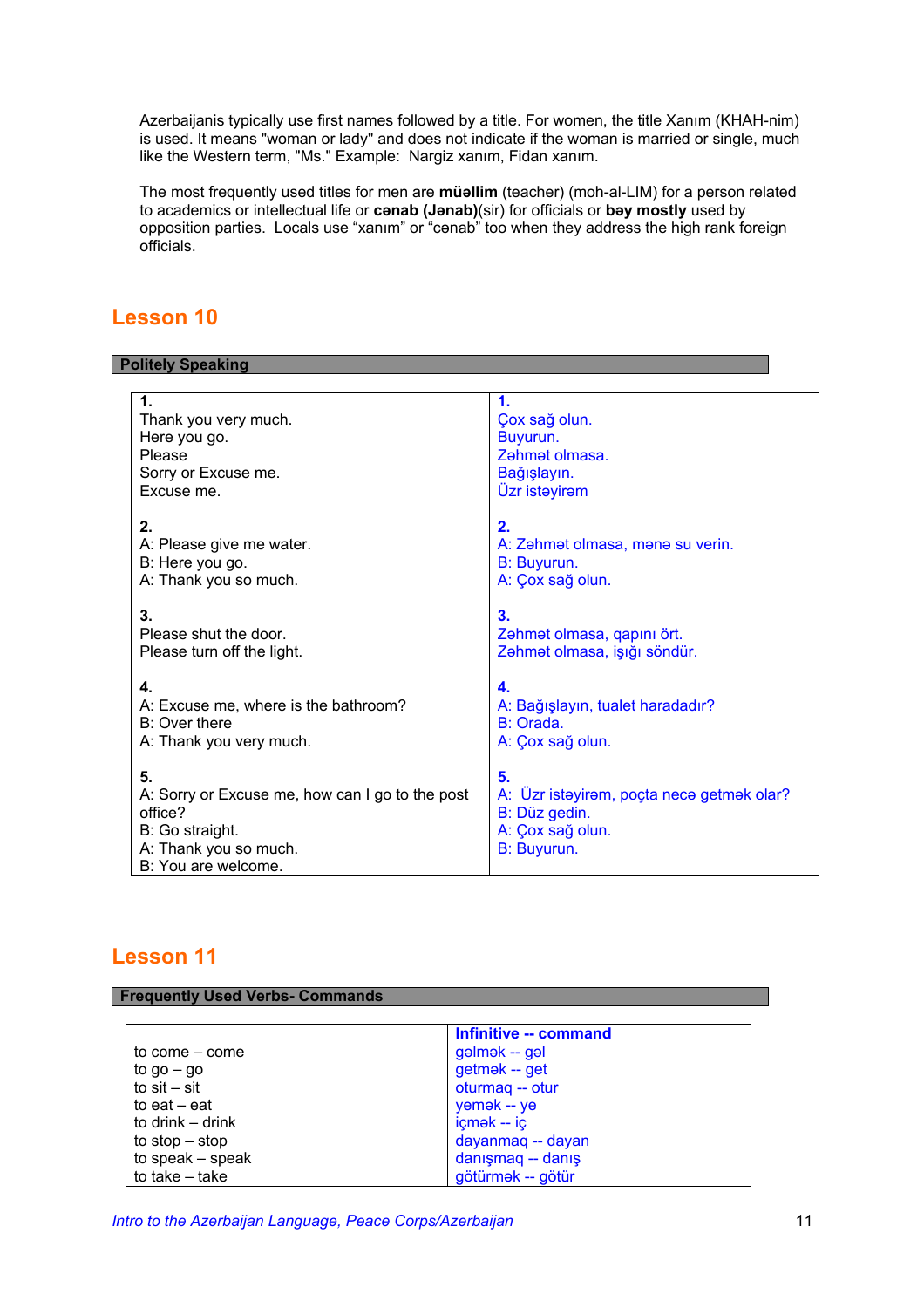<span id="page-11-0"></span>

| to put $-$ put           | qoymaq -- qoy           |
|--------------------------|-------------------------|
| to take away- take away  | aparmaq -- apar         |
| to see $-$ see           | görmək -- gör           |
| to write – write         | yazmaq -- yaz           |
| to read – read           | $oxumaq - oxu$          |
| to teach – teach         | öyrətmək – öyrət        |
| to sleep $-$ sleep       | yatmag -- yat           |
| to turn on - turn on     | yandırmaq – yandır      |
| to turn off – turn off   | söndürmək - söndür      |
| to throw – throw         | $atmaq - at$            |
| to run – run             | $qacmag - qac$          |
| to watch/see – watch/see | $baxmag - bax$          |
| to listen – listen       | qulaq asmaq -- qulaq as |
| to give -- give          | vermak -- ver           |

#### **Formal and Informal Command Forms**

*Note that, for commands, in formal and polite speech – in, -ın,- un,- ün is added to the verb stem according to the vowel harmony.* 

#### *For example***: infinitive command informal command formal**

 *gəlmək (to come) gəl (come) gəlin (come) qalmaq (to stay) qal (stay) qalın olmaq* (*to be*) *ol* (*be*)  *görmək (to see) gör (see) görün oxumaq (to read) oxu (read) oxuyun*

### **Lesson 13**

#### **Present Tense**

*The present tense is formed by adding – (y)ir(ır,ur,ür) to the verb root. For example: işləmək (to work) - işlə+y+ ir (works); gəlmək (to come)- gəl+ir (comes); oxumaq (to read)- oxu+y+ ur (reads). The negative is formed by adding-ma,-mə or -m to the root of the verb before adding the present tense suffix. For example: işlə+y+ir--------- işlə+M+ir (doesn't work), gəl+ir------- gəl+M+ ir (doesn't come).* 

*In order to indicate which person is carrying out the action, one of the personal suffixes is added:* 

| person                 | singular                                                                                                                                           | person | plural                                                                                                                                               |
|------------------------|----------------------------------------------------------------------------------------------------------------------------------------------------|--------|------------------------------------------------------------------------------------------------------------------------------------------------------|
| 1 <sup>st</sup><br>Mən | -am, -əm<br>ista+y+ir+am (I want)<br>ista+M+ ir+am (I don't want)<br>$oxu+ y+ur+ am$ (I read)<br>oxu+M+ur+am (I don't read)                        | Biz    | -ik,-ıq,-uq,-ük<br>istə+y+ <b>ir</b> +ik (we<br>want)<br>ista+M+ir+ik (we don' want)<br>oxu+y+ur+uq (we read)<br>$oxu+M+ur+uq$ (we<br>don't<br>read) |
| 2 <sup>nd</sup><br>Sən | -san.-sən<br>ista+y+ir+san (You want)<br>ista+M+ir+san(you don't want)<br>oxu+v+ <b>ur</b> + san<br>read)<br>(you<br>oxu+M+ur+san (you don't read) | Siz    | -siniz,<br>-SINIZ,<br>-sunuz.-<br>sünüz<br>ista+y+ir+siniz (you want)<br>ista+M+ir+siniz (you don't<br>want)                                         |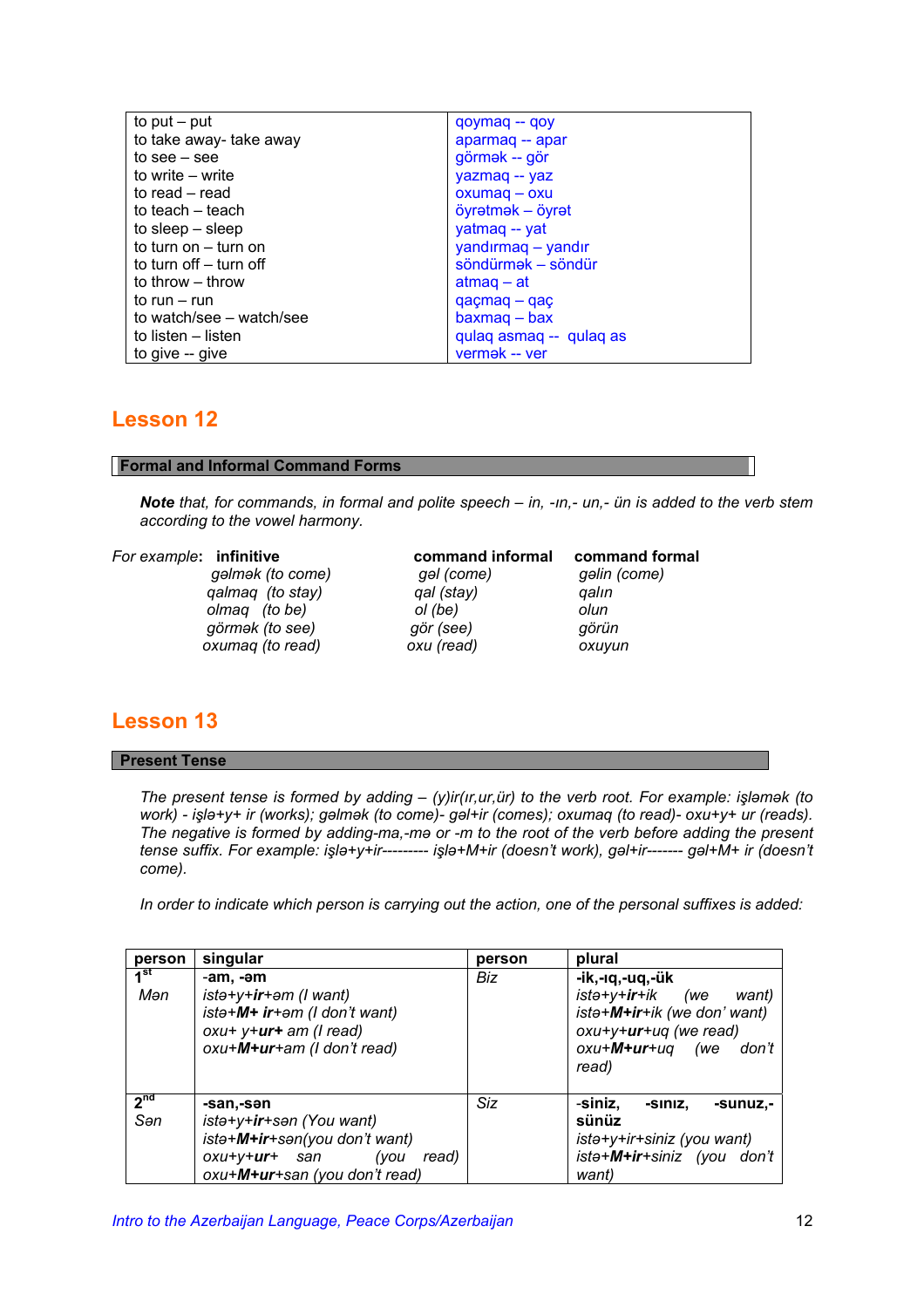<span id="page-12-0"></span>

|                 |                                                                                                                                                         |       | oxu+y+ur+sunuz(you read)<br>oxu+M+ur+sunuz (you don't<br>read)                                                                                   |
|-----------------|---------------------------------------------------------------------------------------------------------------------------------------------------------|-------|--------------------------------------------------------------------------------------------------------------------------------------------------|
| $3^{\text{rd}}$ | <b>None</b><br>$ist\rightarrow +y + ir$ (He/she wants)<br>ista+M+ir (he/she doesn't want)<br>oxu+y+ur (he/she reads)<br>oxu+M +ur (he/she doesn't read) | Onlar | -lar, -lər<br>ista+y+ir+lar (they want)<br>ista+M+ir(lar) (they don't<br>want)<br>oxu+y+ur+lar (they read)<br>oxu+M+ur(lar) (they don't<br>read) |

### **Expressing Needs and Asking About Price**

| 1.                                                                                                                                                                                                                                                                             | $\mathbf 1$                                                                                                                                                                                                                                                                                   |
|--------------------------------------------------------------------------------------------------------------------------------------------------------------------------------------------------------------------------------------------------------------------------------|-----------------------------------------------------------------------------------------------------------------------------------------------------------------------------------------------------------------------------------------------------------------------------------------------|
| I need water.                                                                                                                                                                                                                                                                  | Mana su lazimdir.                                                                                                                                                                                                                                                                             |
| I need a bathroom.                                                                                                                                                                                                                                                             | Mana tualet lazimdir.                                                                                                                                                                                                                                                                         |
| I need to eat.                                                                                                                                                                                                                                                                 | Mana yemak lazımdır.                                                                                                                                                                                                                                                                          |
| I need to sleep                                                                                                                                                                                                                                                                | Mana yatmaq lazımdır.                                                                                                                                                                                                                                                                         |
| I need to have a rest.                                                                                                                                                                                                                                                         | Mana dincalmak lazımdır.                                                                                                                                                                                                                                                                      |
| I need to read.                                                                                                                                                                                                                                                                | Mana oxumaq lazımdır.                                                                                                                                                                                                                                                                         |
| I need fruit.                                                                                                                                                                                                                                                                  | Mana meyva lazımdır.                                                                                                                                                                                                                                                                          |
| I need to buy clothes.                                                                                                                                                                                                                                                         | Mana paltar almaq lazımdır.                                                                                                                                                                                                                                                                   |
| I need to buy shoes.                                                                                                                                                                                                                                                           | Mənə ayaqqabı almaq lazımdır.                                                                                                                                                                                                                                                                 |
| I need to get up early in the morning.                                                                                                                                                                                                                                         | Mana sahar tez durmaq lazımdır.                                                                                                                                                                                                                                                               |
| I don't need bread.                                                                                                                                                                                                                                                            | Mənə çörək lazım deyil.                                                                                                                                                                                                                                                                       |
| I don't need water.                                                                                                                                                                                                                                                            | Mana su lazım deyil.                                                                                                                                                                                                                                                                          |
| 2.<br>I want cold water.<br>I want to eat.<br>I want to sleep.<br>I want to go to the post office.<br>I want to buy a mobile phone.<br>I want cola.<br>I want to be alone.<br>I don't want water.<br>I don't want to eat.<br>I don't eat meat.<br>I don't eat much butter/oil. | 2.<br>Man soyuq su istayiram.<br>Man yemak istayiram.<br>Man yatmaq istayiram.<br>Man poçta getmak istayiram.<br>Man mobil telefon almaq istayiram.<br>Man kola istayiram.<br>Man tak qalmaq istayiram.<br>Man su istamiram.<br>Man yemak istamiram.<br>Man at yemiram.<br>Mən yağlı yemirəm. |
| I don't drink.                                                                                                                                                                                                                                                                 | Man içmiram.                                                                                                                                                                                                                                                                                  |
|                                                                                                                                                                                                                                                                                |                                                                                                                                                                                                                                                                                               |
| 3.<br>How much is the water?                                                                                                                                                                                                                                                   | 3.<br>Su neçayadir?                                                                                                                                                                                                                                                                           |
| How much is the apple?                                                                                                                                                                                                                                                         | Alma neçayadir?                                                                                                                                                                                                                                                                               |
| How much is the tomato?                                                                                                                                                                                                                                                        | Pomidor neçayadir?                                                                                                                                                                                                                                                                            |
| How much is the mineral water?                                                                                                                                                                                                                                                 | Mineral su neçayadir?                                                                                                                                                                                                                                                                         |
|                                                                                                                                                                                                                                                                                |                                                                                                                                                                                                                                                                                               |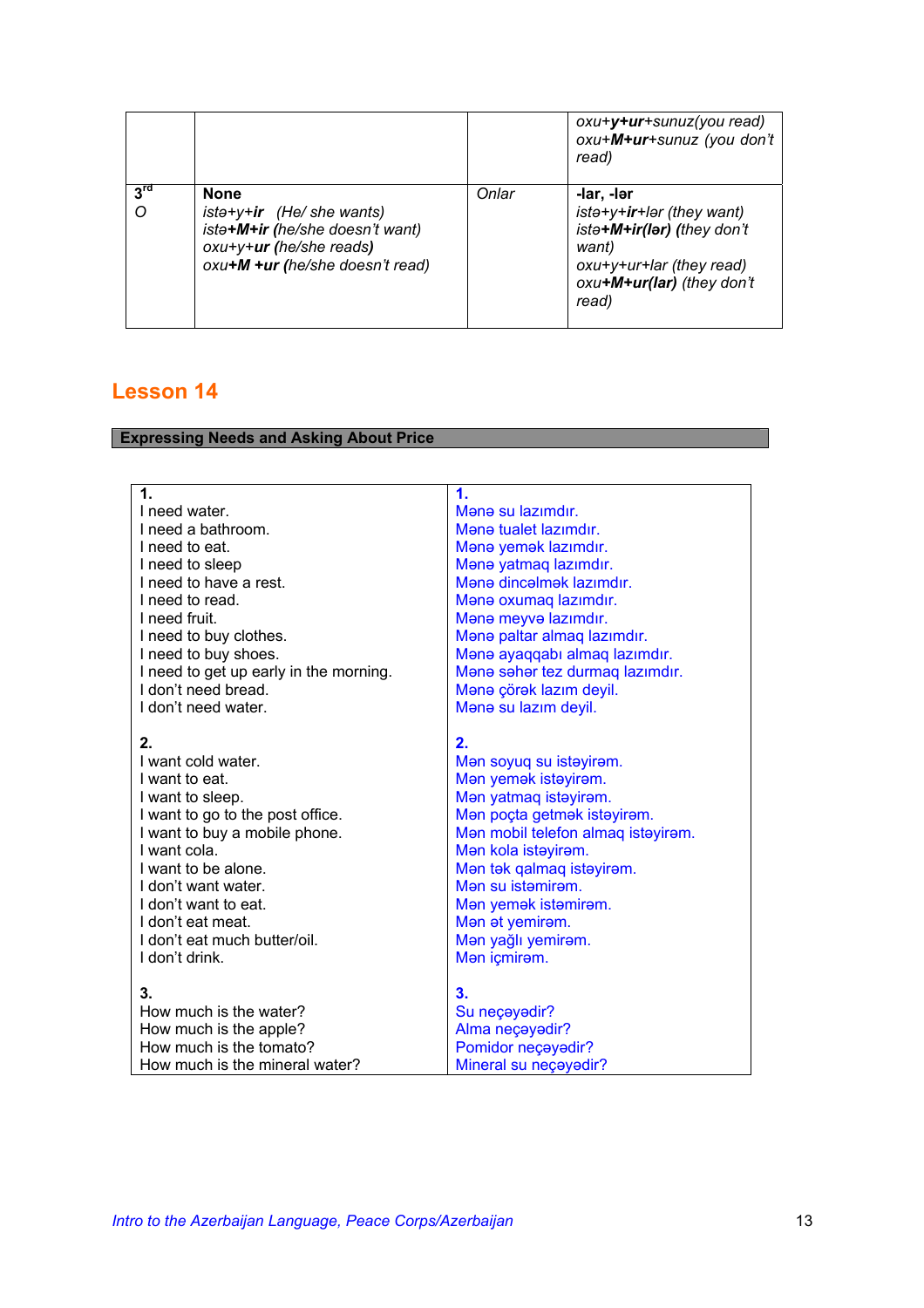### <span id="page-13-0"></span>**Asking Questions**

| Who?               | Kim?             |
|--------------------|------------------|
| What?              | N <sub>e</sub> ? |
| Where?             | Hara?            |
| What is this?      | Bu nedir?        |
| Who is that?       | Kimdir?          |
| When?              | Ne vaxt?         |
| How?               | Neca?            |
| What does it mean? | Bu na demakdir?  |
| Why?               | Niya? Na üçün?   |

# **Lesson 16**

### **The Adjectives**

| cold       | soyuq    |
|------------|----------|
| hot        | isti     |
| sweet      | şirin    |
| bitter     | acı      |
| tasty      | dadlı    |
| tasteless  | dadsız   |
| salty      | duzlu    |
| unsalted   | duzsuz   |
| strong tea | tünd çay |
| weak tea   | açıq çay |
| fresh      | təzə     |
| old        | köhnə    |

| <b>Agreeing and Disagreeing</b> |                                       |
|---------------------------------|---------------------------------------|
| Yes                             | Bəli (formal)                         |
| No.                             | Xeyr (formal)                         |
| Yes                             | H <sub>e</sub> (informal)             |
| No.                             | Yox (informal)                        |
| Absolutely right                | Tamamilə düzdür.                      |
| No, it is wrong.                | Xeyr, səhvdir.                        |
| You are not right.              | Sən(siz) düz deyilsən (siz)           |
| You are right.                  | San(siz) düz deyirsan. or San düzsan. |
| You are wrong.                  | San (siz) sahvsan                     |
| I don't agree.                  | Man razı deyilam                      |
| I agree.                        | Man raziyam.                          |
| This is not true.               | Düz deyil.                            |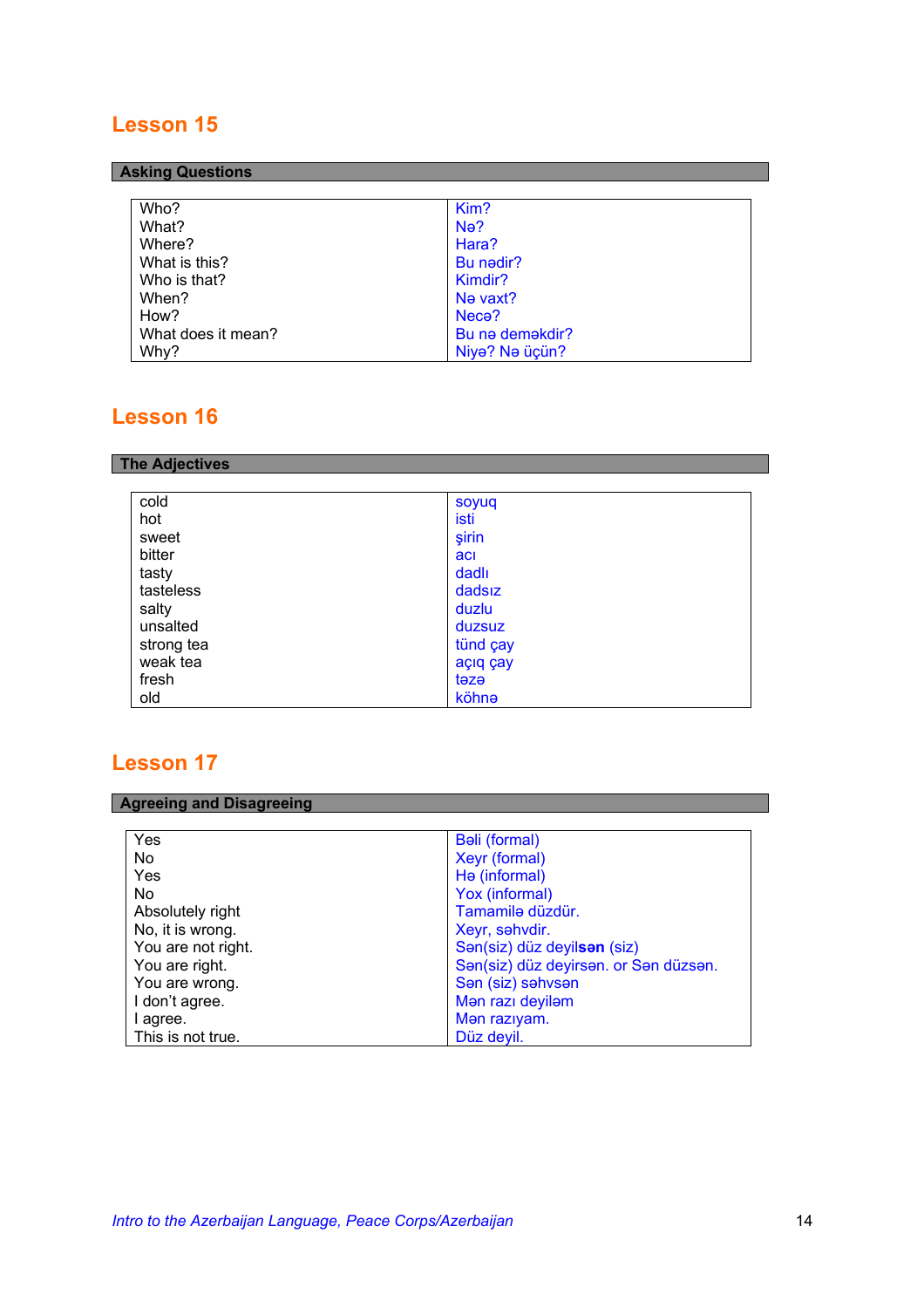### <span id="page-14-0"></span>**Asking/Requesting for Something or Offering Assistance**

| Qapını aça bilərsiniz?    |
|---------------------------|
| Pencereni aça bilersiniz? |
| Deya bilarsiniz?          |
| Zang eda bilaram?         |
| Gəlmək olar?              |
| Açmaq olar?               |
| Kömək edə bilərəm?        |
| Olmaz!                    |
| Zang edim?                |
| Gedim?                    |
| Kömək edim?               |
|                           |

# **Lesson 19**

**Talking about language abilities** 

| I don't know Azerbaijani                            | Mən Azərbaycan dilini bilmirəm.        |  |
|-----------------------------------------------------|----------------------------------------|--|
| I know very little Azerbaijani                      | Mən Azərbaycan dilində çox az bilirəm. |  |
| I can speak a little.                               | Mən bir az danışa bilirəm.             |  |
| Do you know English?                                | San (siz) ingilisca bilirsan (siz)?    |  |
| I am sorry, I don't understand.                     | Bağışlayın, başa düşmürəm.             |  |
| Do you understand?                                  | Başa düşürsən?                         |  |
| I am an American I don't know Azerbaijani.          | Man Amerikalıyam, Azarbaycan dilində   |  |
|                                                     | danışa bilmirəm.                       |  |
| Please speak a little slower I don't<br>understand. | Bir az yavaş danış, başa düşmürəm.     |  |
|                                                     |                                        |  |

# **Lesson 20**

### **Asking for Directions**

| 1.<br>A: Excuse me, where is the bathroom<br>(toilet)?<br>B: Go straight.<br>A: Thank you so much. | A: Bağışlayın, tualet haradadır?<br>B: Düz gedin.<br>A: Çox sağ olun. |
|----------------------------------------------------------------------------------------------------|-----------------------------------------------------------------------|
| 2.                                                                                                 | 2.                                                                    |
| A: Where is the bathroom                                                                           | A: Hamam haradadır?                                                   |
| B: Turn to the right.                                                                              | B: Sağa dönün.                                                        |
| 3.                                                                                                 | 3.                                                                    |
| A: Where can I wash my hands?                                                                      | A: Əlimi harada yuya bilərəm?                                         |
| B: In the bathroom.                                                                                | B: Hamamda.                                                           |
| A: Is there any soap?                                                                              | A: Sabun var?                                                         |
| B: Yes, it is over there.                                                                          | B: He oradadır.                                                       |
| 4.                                                                                                 | 4.                                                                    |
| A: Excuse me, where is cafe?                                                                       | A: Bağışlayın, kafe haradadır?                                        |
| B: In the center.                                                                                  | B: Mərkəzdə.                                                          |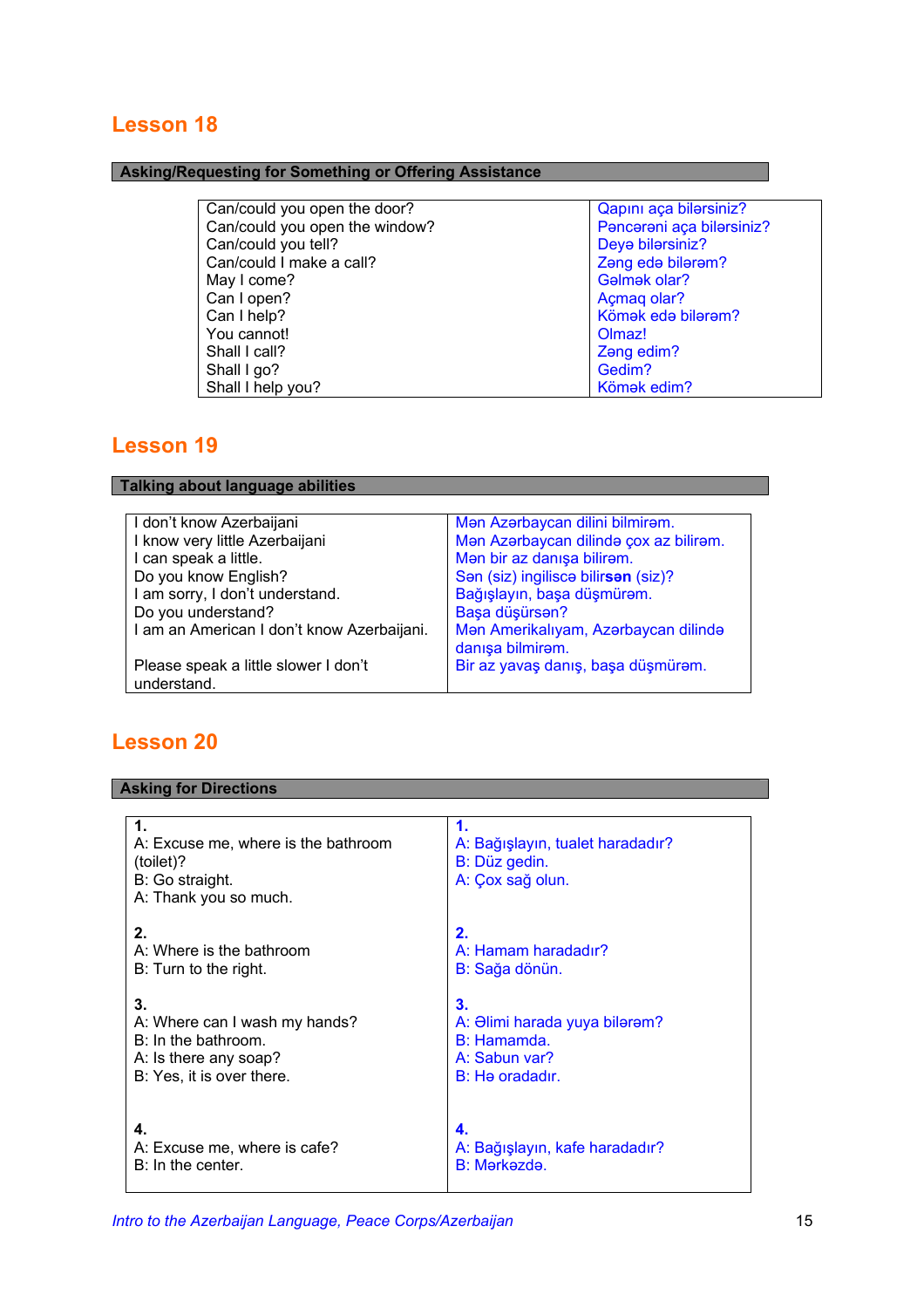<span id="page-15-0"></span>

| 5.                   |
|----------------------|
| A: Bazar haradadır?  |
| B: Düz gedin, sağda. |
| A: Çox sağ olun.     |
| B: Daymaz.           |
|                      |
| 6.                   |
| A: Mağaza haradadır? |
| B: Sola dönün.       |
|                      |

| <b>Conversation With the Host Family</b>                            |                                            |  |  |  |
|---------------------------------------------------------------------|--------------------------------------------|--|--|--|
|                                                                     |                                            |  |  |  |
| 1.                                                                  | 1.                                         |  |  |  |
| A: Are you hungry?<br>B: Yes, a little. I want to eat bread, cheese | A: Acsan?                                  |  |  |  |
| and a vegetable salad.                                              | B: Hə (bəli), bir az. Mən çörək, pendir və |  |  |  |
|                                                                     | tərəvəz salatı yemək istəyirəm.            |  |  |  |
| 2.                                                                  | 2.                                         |  |  |  |
| A: Come and have a lunch.                                           | A: Gal yemak ye.                           |  |  |  |
| B: I am not hungry. I don't want to eat. I                          | B: Man ac deyilam. Yemak istamiram. Su     |  |  |  |
| want water.                                                         | istayiram.                                 |  |  |  |
|                                                                     |                                            |  |  |  |
| 3.                                                                  | 3 <sub>1</sub>                             |  |  |  |
| A: Shall I help you?                                                | A: Siza kömək edim?                        |  |  |  |
| B: No, thank you. I will do myself.                                 | B: Yox sağ ol. Mən özüm edərəm.            |  |  |  |
| 4.                                                                  | 4.                                         |  |  |  |
| Where shall I wash my clothes?                                      | Paltarımı harada yuyum?                    |  |  |  |
| Where shall I hang my clothes?                                      | Paltarimi haradan asim?                    |  |  |  |
| Where can I drink water?                                            | Su haradan içə bilərəm?                    |  |  |  |
| Is the water boiled?                                                | Su qaynayıb?                               |  |  |  |
| I cannot eat this meal.                                             | Man bu yemayi yeya bilmiram.               |  |  |  |
| How can I heat the water?                                           | Suyu neca qızdırım?                        |  |  |  |
| The hot water is not running.                                       | İsti su gəlmir.                            |  |  |  |
| The water is not running.                                           | Su galmir.                                 |  |  |  |
| There is no toilet paper.                                           | Tualet kağızı yoxdur.                      |  |  |  |
| There is no soap.                                                   | Sabun yoxdur.                              |  |  |  |
| There is no electricity.                                            | İşıq yanmır.                               |  |  |  |
| I have a headache.                                                  | Başım ağrıyır.                             |  |  |  |
| I have a toothache.<br>I have a diarrhea.                           | Dişim ağrıyır.                             |  |  |  |
| I have a sore throat.                                               | Qarnım ağrıyır.<br>Boğazım ağrıyır.        |  |  |  |
| I am sick.                                                          | Xəsətyəm.                                  |  |  |  |
| I feel bad.                                                         | Ozümü pis hiss edirəm.                     |  |  |  |
|                                                                     |                                            |  |  |  |